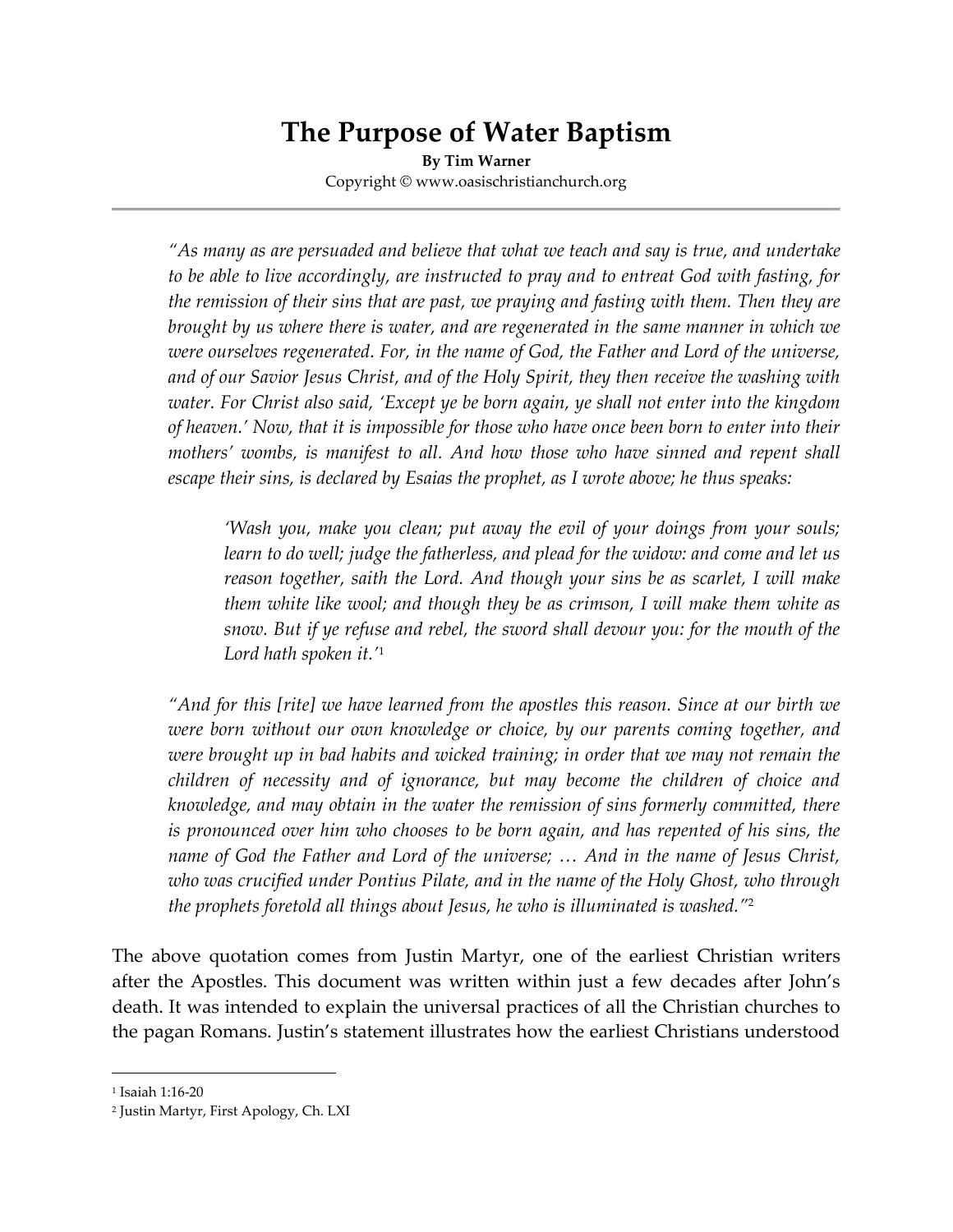the Apostles' teaching on this subject, and how they interpreted certain passages of Scripture. It is evident in the first paragraph that they interpreted John 3:3-5 as referring to water baptism: *"Most assuredly, I say to you, unless one is born again, he cannot see the kingdom of God. … Most assuredly, I say to you, unless one is born of water and the Spirit, he cannot enter the kingdom of God."* Being *"born of water and the Spirit"* was seen as the single act of baptism, in which both water and God's Spirit were the instruments of baptism. It is also evident that the early Christians saw water baptism in the prophecy of Isaiah which referred to the remission of sins. Finally, it is quite clear that they placed "regeneration" at the point of water baptism.

While it is true that baptism eventually became a sacrament, a kind of almost magical rite in Roman Catholicism with redemptive qualities being given to the water itself, that was certainly not the case in second century Christianity. As Justin indicated, the regeneration of the Spirit takes place in the water, not by the water.

From the earliest times until the Protestant Reformation, baptism was always considered the point in time in which regeneration takes place. This was true of all Christian sects. Only during the Reformation was water baptism separated from regeneration and the remission of sins as a reaction against Rome's sacramental view of baptism. In modern Evangelicalism derived from Reformed theology, baptism has been assigned a role it never had before, that of being a public testimony of a prior regeneration.

Baptism has become a very emotional and controversial issue in western Christianity. Yet, it is one of the clearest teachings in God's Word. Yet, because of the emotional and theological baggage associated with it, the only way someone can come to the truth on this critical subject is to set aside his presuppositions, his concerns about peer pressure, and his emotional reservations, and take a fresh look at the subject from a clean slate. Just as with any pursuit of truth in God's Word, we must take revelation progressively, from the first use of baptism, and build line upon line, precept upon precept, interpreting each passage in both its literary and historical context. This requires that we always interpret a passage based on prior revelation.

# **John's Baptism**

 $\overline{a}$ 

The first baptisms recorded in the New Testament were performed by John the Baptist, preparing the way for the Messiah. Moses had predicted the coming of the New Lawgiver. 3 John's baptism prepared the Jewish people to receive *"that Prophet"* whom Moses foretold, pointing out that Jesus was *"the Lamb of God who takes away the sins of the* 

 $3$  Deut. 18:15-19 & Acts 3:22-23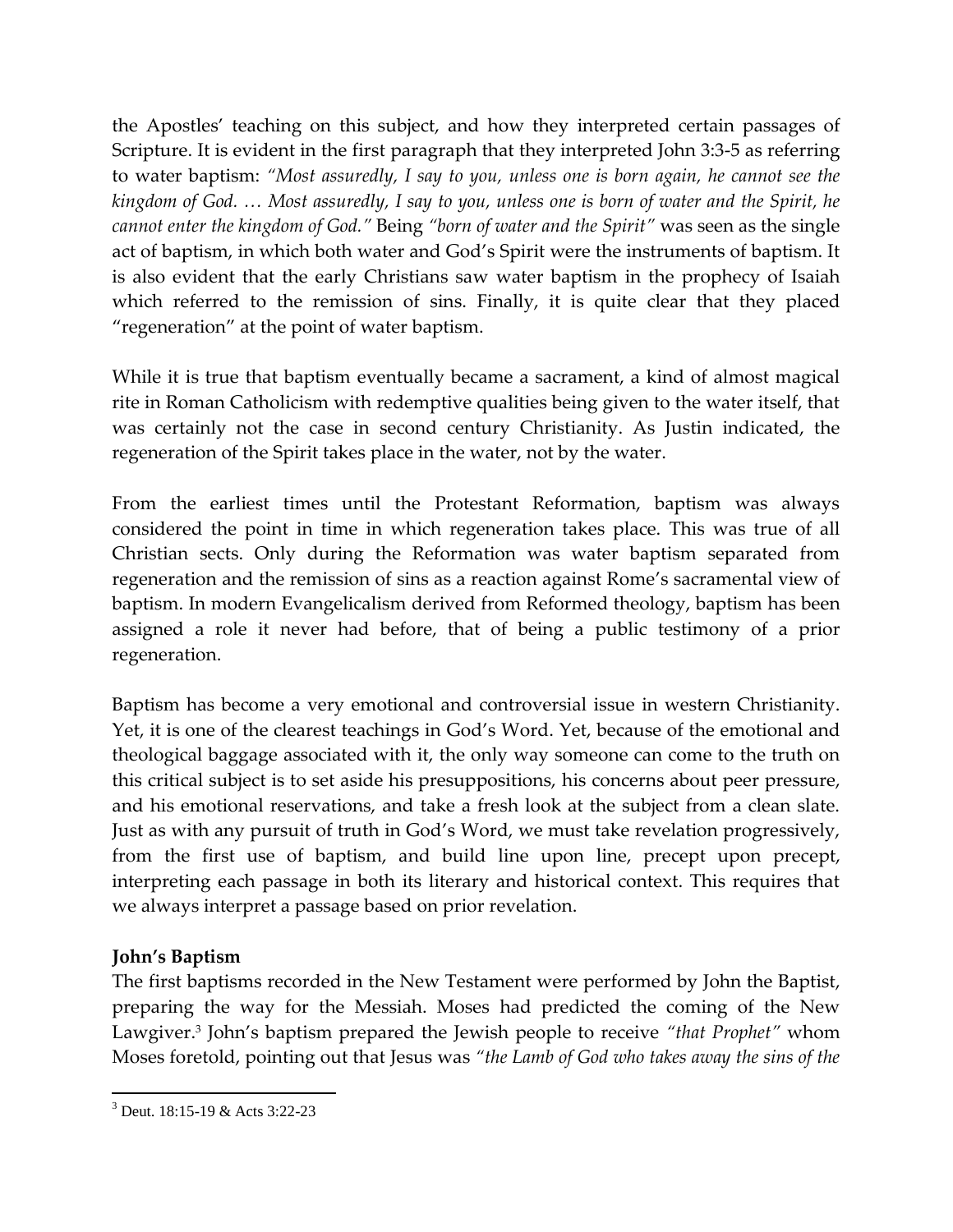*world."* 4 John's preaching also indicated that the people must believe on Jesus as the Messiah. <sup>5</sup> And Jesus preached the same message as John – the Gospel of the Kingdom.

| <b>John the Baptist</b>                                       | <b>lesus</b>                                                                                    |
|---------------------------------------------------------------|-------------------------------------------------------------------------------------------------|
|                                                               | "In those days John the Baptist came   "From that time Jesus began to preach and to             |
|                                                               | preaching in the wilderness of Judea, and $\vert$ say, 'Repent, for the kingdom of heaven is at |
| saying, 'Repent, for the kingdom of heaven is $\vert$ hand'." |                                                                                                 |
| at hand!'" <sup>6</sup>                                       |                                                                                                 |

This "Gospel of the Kingdom," preached by both John and Jesus, was also the Gospel preached by the disciples when Jesus sent them out to the cities of Israel with the first commission. 8 It was the same Gospel proclaimed to the Gentiles in the Great Commission.<sup>9</sup> So, the baptism associated with this "Gospel of the Kingdom" ought not be considered two distinct baptisms. John's baptism is Christian baptism.

John baptized a huge number of believers. *"Then Jerusalem, all Judea, and all the region around the Jordan went out to him and were baptized by him in the Jordan, confessing their sins."*<sup>10</sup> Yet, Jesus baptized even more people than John! *"After these things Jesus and His disciples came into the land of Judea, and there He remained with them and baptized."* 11 *"Therefore, when the Lord knew that the Pharisees had heard that Jesus made and baptized more disciples than John (though Jesus Himself did not baptize, but His disciples)…"*<sup>12</sup> Christians like to quote John 3:16, but many don't know that only a few verses later we find Jesus' baptizing multitudes of people who believed the message both He and John were preaching, all prior to His crucifixion. It is important to note that Jesus always baptized by proxy. The parenthetical statement above shows that the disciples' baptizing people was considered to be Jesus Himself baptizing them. The text first says that Jesus made and baptized more disciples than John, and then explains that the actual baptisms were done by proxy – through the disciples.

We can conclude that all the baptisms Jesus' disciples performed were identical in meaning with those John performed. And the message, "the Gospel of the Kingdom," was the same.

<sup>6</sup> Matt 3:1-2

- <sup>7</sup> Matt. 4:17
- <sup>8</sup> Luke 10:9-11
- <sup>9</sup> Matt. 24:14
- <sup>10</sup> Matt 3:5-6
- <sup>11</sup> John 3:22
- <sup>12</sup> John 4:1-2

<sup>4</sup> John 1:29,36

<sup>5</sup> John 1:15, 27, 30, Acts 19:4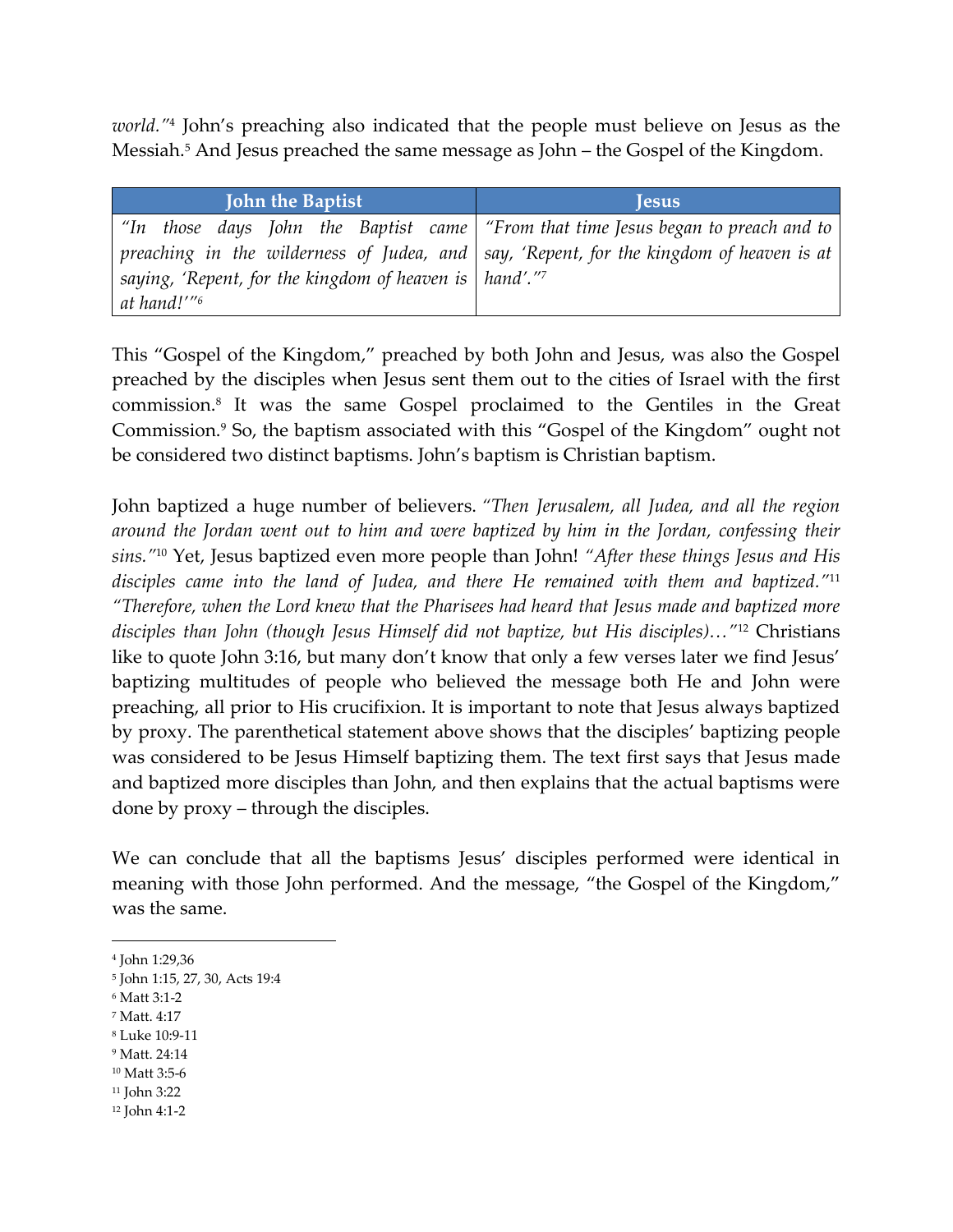The requirement for being baptized by either John or Jesus was a willingness to repent. The word "repent" means a change of thinking and course. The Greek word literally means to "rethink." It is to change one's mind and thus set out in a new direction. Public baptism was the means of changing one's course, an act of obedience, faith, and lifelong commitment. Baptism was the point where the change of course occurred. And, it was the means of procuring remission from past sin, both its guilt and power. *"John came baptizing in the wilderness and preaching a baptism of repentance for (eis – "unto") the remission of sins."*<sup>13</sup> The result of baptism was the *remission* of sins. The Greek word for "remission" means *to set free*. It is the same word used twice by Jesus reading Isaiah in the synagogue; *"'The Spirit of the Lord is upon Me, because He has anointed Me to preach the gospel to the poor; he has sent Me to heal the brokenhearted, to proclaim liberty to the captives and recovery of sight to the blind, to set at liberty those who are oppressed'."* <sup>14</sup> Essentially, baptism was the event where the sinner was set free from sin. (The "Year of *Jubilee*" in Lev. 25 uses the same Greek word in the LXX.)

# **Jesus' own Baptism & the Promised "Baptism in the Holy Spirit"**

John began to preach and baptize months before Jesus. Just before Jesus Himself began to preach and baptize, John made a prediction about Jesus and baptism. *"'I indeed baptized you with water, but He will baptize you with the Holy Spirit.' It came to pass in those days that Jesus came from Nazareth of Galilee, and was baptized by John in the Jordan. And immediately, coming up from the water, He saw the heavens parting and the Spirit descending upon Him like a dove. Then a voice came from heaven, 'You are My beloved Son, in whom I am well pleased.'"*<sup>15</sup>

John's baptism was in water resulting in the remission of sins. But, he indicated that Jesus would baptize in the Holy Spirit in the future. That this did not occur immediately is clear from other passages which indicate the giving of the Spirit was delayed until after the resurrection of Jesus, <sup>16</sup> and was still future immediately after Jesus' crucifixion. <sup>17</sup> Yet, shortly after John identified Jesus as *"the Lamb of God,"* and prophesied of the future baptism in the Holy Spirit, Jesus came to John to be baptized.

Immediately after coming up from the water, the Holy Spirit descended on Jesus in a visible form. This was a sign to the crowds that Jesus was the one whom John prophesied would baptize in the Holy Spirit.<sup>18</sup> Yet, it was more than this. Why did Jesus

- <sup>15</sup> Mark 1:8-11
- <sup>16</sup> John 7:39
- <sup>17</sup> Acts 1:4-5
- <sup>18</sup> John 1:32-34

<sup>13</sup> Mark 1:4

<sup>14</sup> Luke 4:18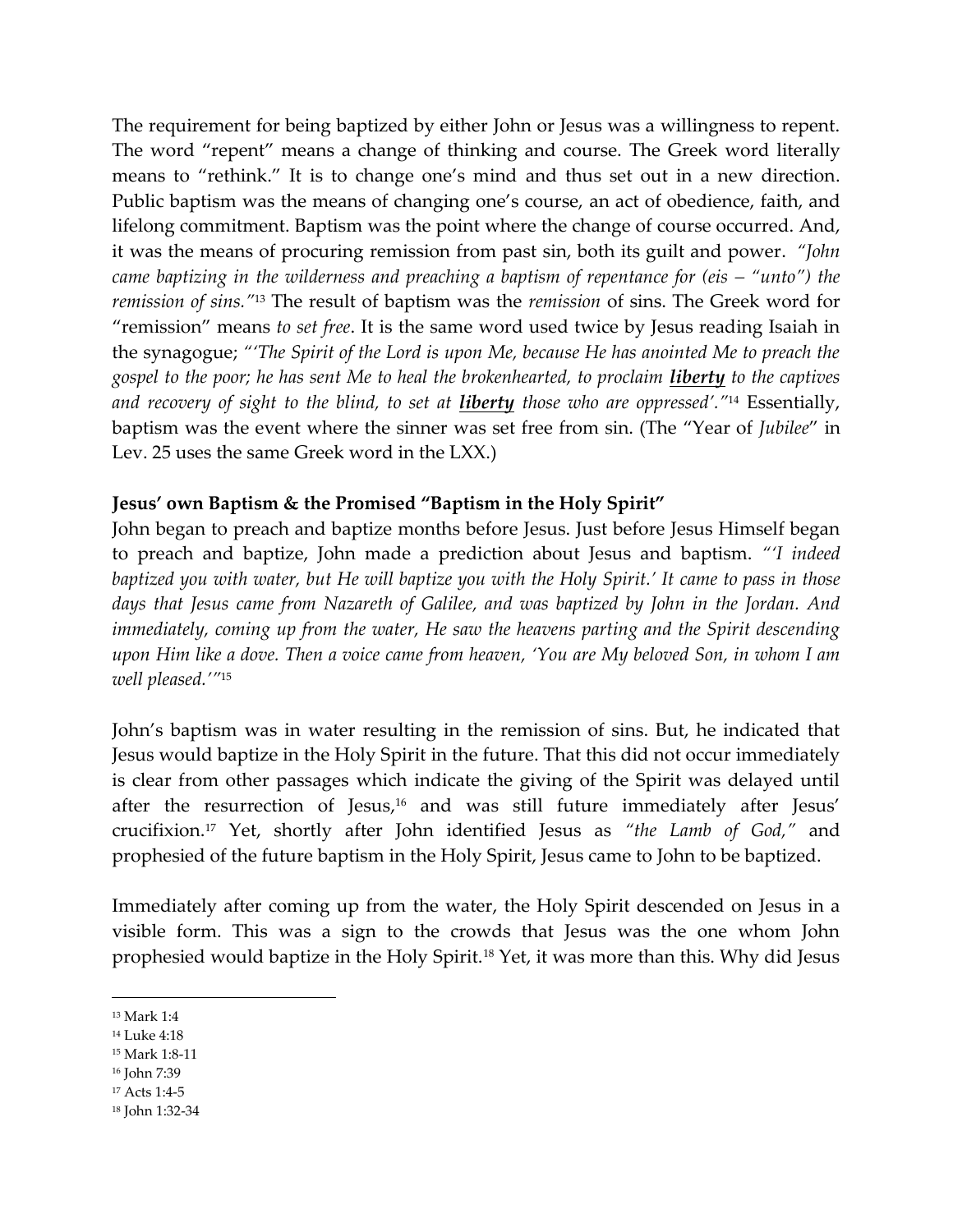Himself even need to be baptized? He did not need the "remission of sins." The baptism of Jesus, with the immediate descent of the Spirit, was the clear demonstration of what water baptism would soon become – not only the point at which one receives the remission of sins, but also the Holy Spirit would descend upon every repentant believer being baptized in water! From the beginning, water baptism was an outward act of repentance, faith, and obedience, and resulted in the remission of sins. It was the point at which one secured his place in the coming Kingdom of God. But, something else that was invisible (the baptism in the Holy Spirit) was illustrated by the visible form of the dove's descent upon Jesus for all to see. This sign was meant to forever link the promised invisible "baptism in the Spirit" with visible water baptism. It pointed to the time John prophesied about, when those being baptized in water for the remission of sins would also immediately receive the invisible baptism in the Spirit. This is obvious from a comparison between baptism before and after the crucifixion of Christ.

**Before Crucifixion:** *"And he went into all the region around the Jordan, preaching a baptism of repentance for the remission of sins."* 19

**After Crucifixion:** *"Then Peter said to them, "Repent, and let every one of you be baptized in the name of Jesus Christ for the remission of sins; and you shall receive the gift of the Holy Spirit."* 20

The audience remained the same — Jews. The only differences were that water baptism was to be performed *"in the name of Jesus Christ"* (by His authority) and the Spirit was promised for all those who repented and were baptized.

This point is demonstrated clearly by Paul's encounter with certain Jewish *"*disciples*"* in Acts 19. His first question to them was, *"Did you receive the Holy Spirit when you believed?"* When they said that they were not aware of the Holy Spirit, Paul immediately suspected their baptism. *"Into what then were you baptized?"* To which they replied, *"Into John's baptism."* It is not that they were ignorant of the existence of the Spirit. That would be impossible for any Jew familiar with the first chapter of the Torah, not to mention John's own preaching about the one coming after him, who would baptize them in the Holy Spirit. Rather, they were not aware of what occurred at Pentecost, of the Spirit's coming again to Israel in fulfillment of the promises in several Old Testament prophecies. <sup>21</sup> The most likely reason they were ignorant of the Spirit's coming upon the 120 in the upper room, and the subsequent filling of the 3000 Jews

<sup>19</sup> Luke 3:3

<sup>20</sup> Acts 2:38

<sup>21</sup> cf. Ezek. 36:25-27, Ezek. 37:14, Ezek. 39:29, Joel. 2:28-29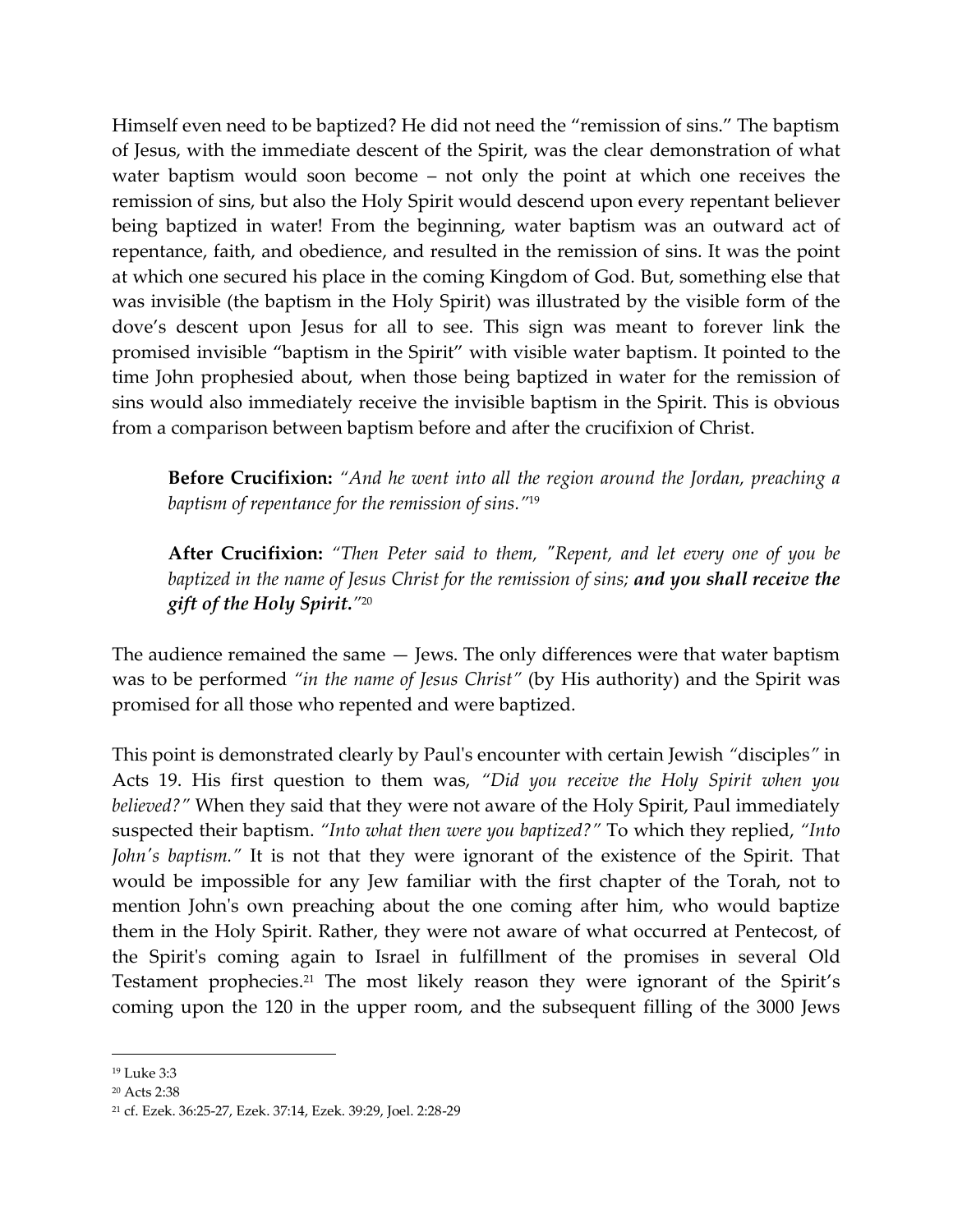who repented and were baptized on Pentecost, was because they did not live in Israel and were not present in Jerusalem on the Day of Pentecost. They had apparently been baptized by John prior to his identifying Jesus as the one coming after Him who would *"baptize you in the Holy Spirit."* Paul then rebaptized them in the name of Jesus Christ, and they received the Spirit immediately.

# **The Necessity of Baptism in the Spirit**

While both Jesus and John were preaching repentance to Israel, and baptizing many converts *"for the remission of sins,"* one curious Pharisee made a private appointed with Jesus to discuss these things. Nicodemus seems to have been a rather wise and upright leader among the majority of corrupt men of the Sanhedrin. His appointment with Jesus was recorded in John 3. *"This man came to Jesus by night and said to Him, 'Rabbi, we know that You are a teacher come from God; for no one can do these signs that You do unless God is with him.' Jesus answered and said to him, 'Most assuredly, I say to you, unless one is born again, he cannot see the kingdom of God.' Nicodemus said to Him, 'How can a man be born when he is old? Can he enter a second time into his mother's womb and be born?' Jesus*  answered, 'Most assuredly, I say to you, unless one is born of water and the Spirit, he cannot *enter the kingdom of God. That which is born of the flesh is flesh, and that which is born of the Spirit is spirit. Do not marvel that I said to you, 'You must be born again.' The wind blows where it wishes, and you hear the sound of it, but cannot tell where it comes from and where it goes. So is everyone who is born of the Spirit'."* 22

The concept accepted by nearly all Jews of the time was that their descent from Abraham made them automatic recipients of all the promises. Here, Jesus burst that bubble for Nicodemus. Jesus informed him that a "new birth" was necessary if he expected to secure his inheritance in the promised coming Kingdom. His natural birth of the seed of Abraham was not sufficient. Jesus told Nicodemus plainly that "*unless one is born again, he cannot see the kingdom of God."* This second birth Jesus spoke about meant starting over a completely new life. It implied forsaking the old, with all its accomplishments and status. After Nicodemus expressed understandable confusion, Jesus restated His point: "*'Most assuredly, I say to you, unless one is born of water and the Spirit, he cannot enter the kingdom of God."*

Some have supposed that Jesus meant physical birth when He spoke of being "born of water." However, there is nothing in Scripture or Jewish tradition to suggest that "born of water" refers to physical birth. Even Alfred Edersheim, the Jewish Christian scholar, equates "born of water" here to baptism. <sup>23</sup> But, more importantly, to say that one must

<sup>22</sup> John 3:2-8

<sup>23</sup> Edersheim, Alfred, The Life and Times of Jesus the Messiah, pp. 269-270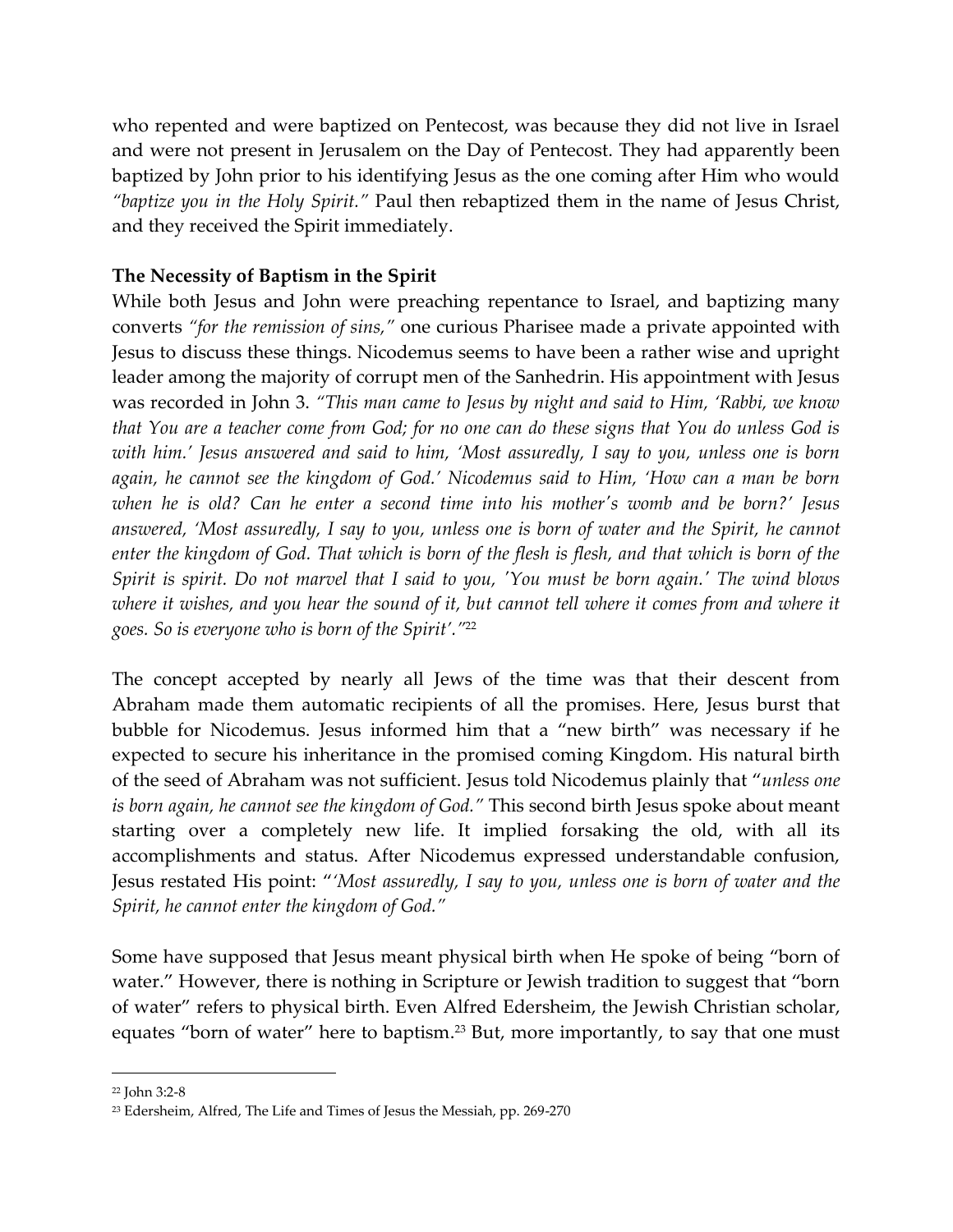be born physically in order to inherit the Kingdom is a redundant statement. No one exists who has not been born physically, except the angels! To include physical birth as a prerequisite for partaking of Christ's Kingdom makes no sense!

The Greek grammar casts serious doubt on that interpretation also. In the clause, "γεννηθη εξ υδατος και πνευματος" ("born of water and spirit"), both nouns in the prepositional phrase are connected by *"*and*"* to a single verb. Thus the kind of action described by the verb must be the same for both objects. It cannot be physical birth regarding "water" and spiritual birth regarding "spirit." The single verb has one meaning only. The verb is also in the subjunctive mood, which indicates *possibility* but not *certainty*. It essentially says, *"if a man might be born..."* It is hard to imagine Jesus' referring to someone's physical birth with uncertainty, because everyone who exists was born. His language implies that some people who already exist had not been *"born of water."* Therefore, "born of water" cannot refer to physical birth.

The statement in verse 5, *"unless one is born of water and the Spirit, he cannot enter the kingdom of God,"* is juxtaposed with the statement in verse 3, *"unless one is born again, he cannot see the kingdom of God."* It is apparent, then, that being *"born of water and Spirit"* is equivalent to being *"born again."* It is not equivalent to physical birth plus spiritual birth.

Everyone who expects an inheritance in the Kingdom must have a second birth consisting of being "born of water and Spirit." The preposition here is " $\epsilon \kappa$ ," meaning emerging from something. Combined with the concept of "birth" it is apparent that baptism is in part a rebirth. Being immersed in the water we die to sin and leave behind the old life. Coming up out of the water we are *born again*. Likewise, Jesus immerses us in the Spirit, and we come forth from this experience with a changed heart, a "new creature." The "second birth" is accomplished through both "water" and "Spirit." Hence, Jesus told Nicodemus that one must be born anew with "water and Spirit" in order to inherit the Kingdom.

For those who doubt that being *born again of water and Spirit* is what Jesus meant, consider Paul's words to Titus. *"Not from works of righteousness that we have done, but according to His mercy He saved us, by means of the bath of second-birth and renovation of the Holy Spirit; whom He poured out on us abundantly through Jesus Christ our Savior, that having been justified by His grace we should become heirs according to the hope of eternal life."<sup>24</sup>* What could *"the bath of second-birth"* mean (in addition to the *"renovation of the Holy Spirit"*), if not water baptism? This passage clearly links the water of John 3:5 with

<sup>24</sup> Titus 3:5-7 Literal Translation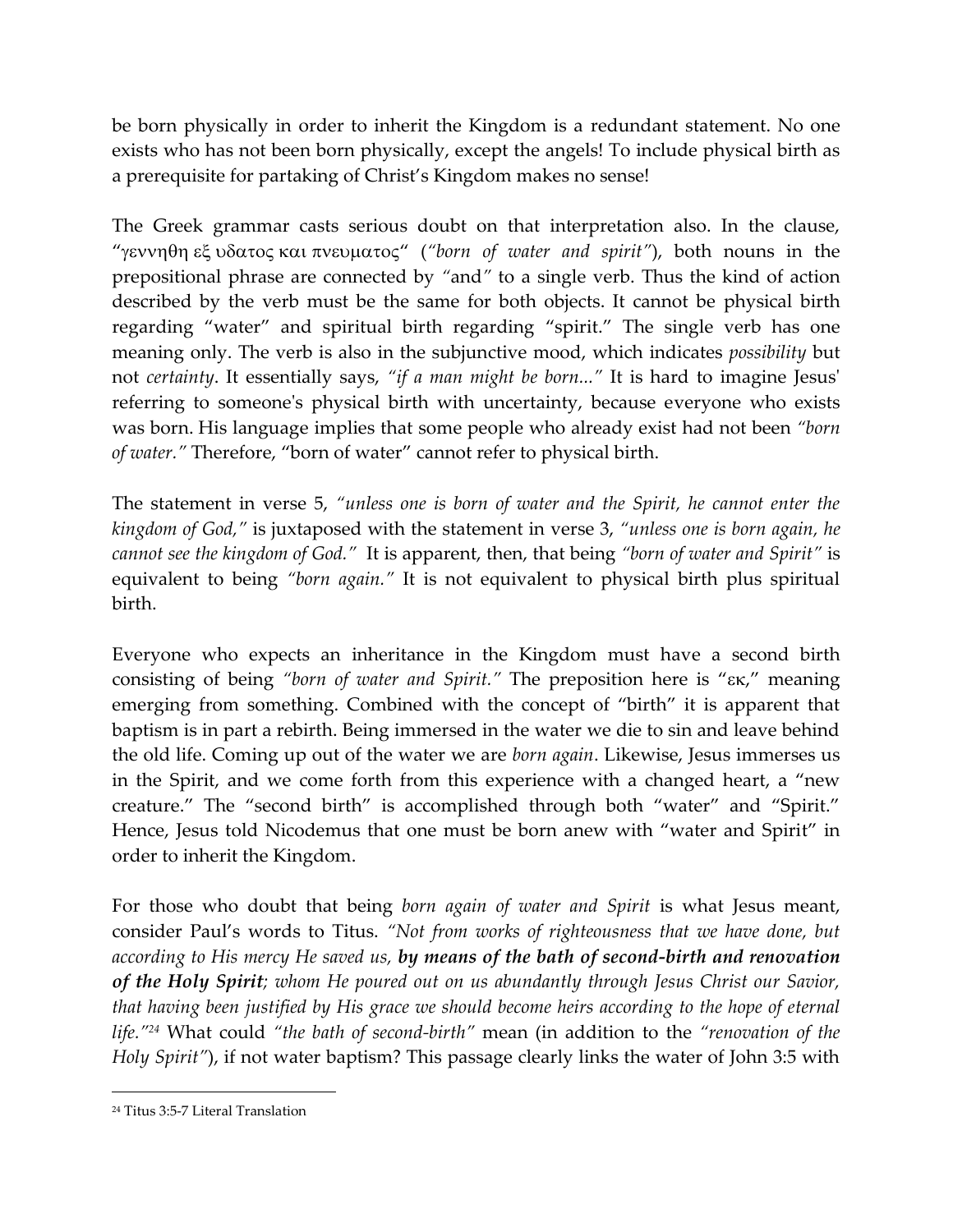the second birth of verse 3. It is through 2 things, the *"bath of second-birth"* and the *"renovation of the Holy Spirit,"* that we are saved according to His mercy. These two things are contrasted with *"works of righteousness that we have done,"* and are the prerequisite to our becoming *"heirs according to the hope of eternal life"* (the inheritance contained in the Gospel of the Kingdom). Baptism cannot be considered one of the *"works of righteousness"* which Paul elsewhere disqualifies from salvation because it is here contrasted with such *"*works.*"* Baptism is not a *"*work,*"* according to Paul, it is obedience to the Gospel.

# **The Great Commission**

The Great Commission is recorded in three of the Gospels.

**Matthew** – *"And Jesus came and spoke to them, saying, 'All authority has been given to Me in heaven and on earth. Go therefore and make disciples of all the nations, baptizing them in the name of the Father and of the Son and of the Holy Spirit, teaching them to observe all things that I have commanded you; and lo, I am with you always, even to the end of the age.' Amen."*<sup>25</sup>

Matthew's account includes baptism of Gentiles as a necessary requirement of making them "disciples." One cannot be a "disciple" then without being both baptized and taught. Since Matthew's account does not mention getting people "saved" in its terminology, it must be assumed that either Jesus did not think it important for people to be "saved" before they follow Jesus, or else salvation is assumed in the term "make disciples." Some might suggest that the language permits that people be "saved" and "baptized" in order to be a "disciple," but that being "saved" does not necessarily require one to be a "disciple" of Jesus. In other words, not all "saved" people are disciples. The problem is, the only "goal" of the Great Commission according to Matthew is to make "disciples." The New Testament knows nothing of people who are *saved* but not *disciples* of Jesus. But, what does Mark say?

**Mark** – *"And He said to them, 'Go into all the world and preach the gospel to every creature. He who believes and is baptized will be saved; but he who does not believe will be condemned'."*<sup>26</sup>

According to Mark, Jesus made baptism and faith requirements for salvation in His command to the Apostles. The objection is usually raised that the second sentence, "*he who does not believe will be condemned,"* excludes baptism and therefore indicates that

<sup>25</sup> Matt. 28:18-20

<sup>26</sup> Mark. 16:15-16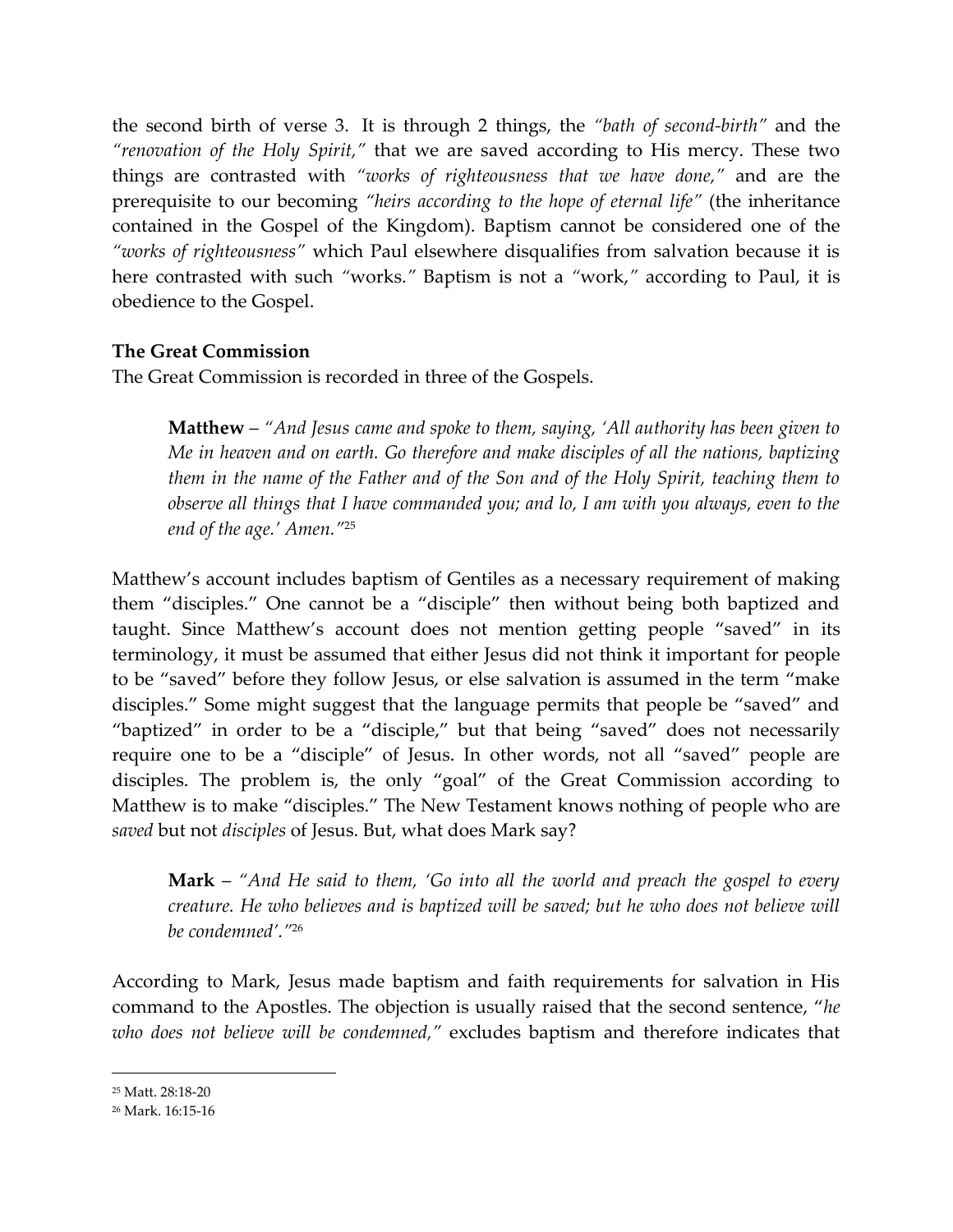baptism is not necessary. It is merely gratuitous in the first statement. But, how does one explain Jesus' including baptism as the requirements for salvation? If it was not a part of the Gospel He commanded them to preach to "every creature," why was it included as a requirements for salvation? It is far easier to explain why baptism would not be mentioned in the second (negative) statement (which states what condemns) than to explain why baptism would be included in the first (positive) statement (which states what saves). Jesus did not include baptism in the negative statement because it was unthinkable that anyone would be baptized if they did not believe the Gospel. Baptism was the tangible way for people hearing the Gospel to respond to it in faith and obedience. It was the means to *"*obey the Gospel.*"* Christian baptism automatically brought on the disdain of the religious leaders, and frequently persecution. Those who believed the Apostles' preaching and responded to the call to be baptized would be saved. Those who did not believe the message certainly would not believe that getting dunked in water would do anything for them either! Jesus thoroughly covered both possible responses to the Gospel with His statements. Baptism served as joining with Christ through public confession. As Jesus said, *"Therefore whoever confesses Me before men, him I will also confess before My Father who is in heaven. But whoever denies Me before men, him I will also deny before My Father who is in heaven."* (Matt 10:32-33).

Notice also that "*shall be saved"* ( $\sigma$ ωθησεται) is a future indicative verb. "Believe" and "is baptized" are aorist participles. The time of aorist participles must be prior to the time indicated in the indicative verb.<sup>27</sup> Therefore, this passage clearly and undeniably places both believing and being baptized prior to salvation. That is, "shall be saved" is the result of the action "believe" and "be baptized." Therefore, baptism cannot be placed after salvation according to this passage.

We should ponder what Jesus meant by "believe." What exactly should people believe? The obvious answer is, "the Gospel." But, what exactly constitutes the whole Gospel Jesus commanded to be preached to every creature? He did not define what the "Gospel" was here. He only told them to go preach it. This necessarily assumes that they were already familiar with the content of the message. They already knew what the "Gospel" was, because they had been preaching and baptizing already since the days of John the Baptist. Did it include His statement to Nicodemus, that one must be *"born of water and Spirit"* to inherit the Kingdom? Did it include the *"baptism of repentance unto the remission of sins?"* Most evangelicals would deny both. Why then did Peter, preaching the very first sermon in obedience to this very command, replied to those who asked what to do to be saved, *"Repent, and be baptized every one of you in the name of Jesus Christ unto the remission of your sins, and you shall receive the gift of the Holy* 

<sup>27</sup> Wallace, Greek Grammar Beyond the Basics, p.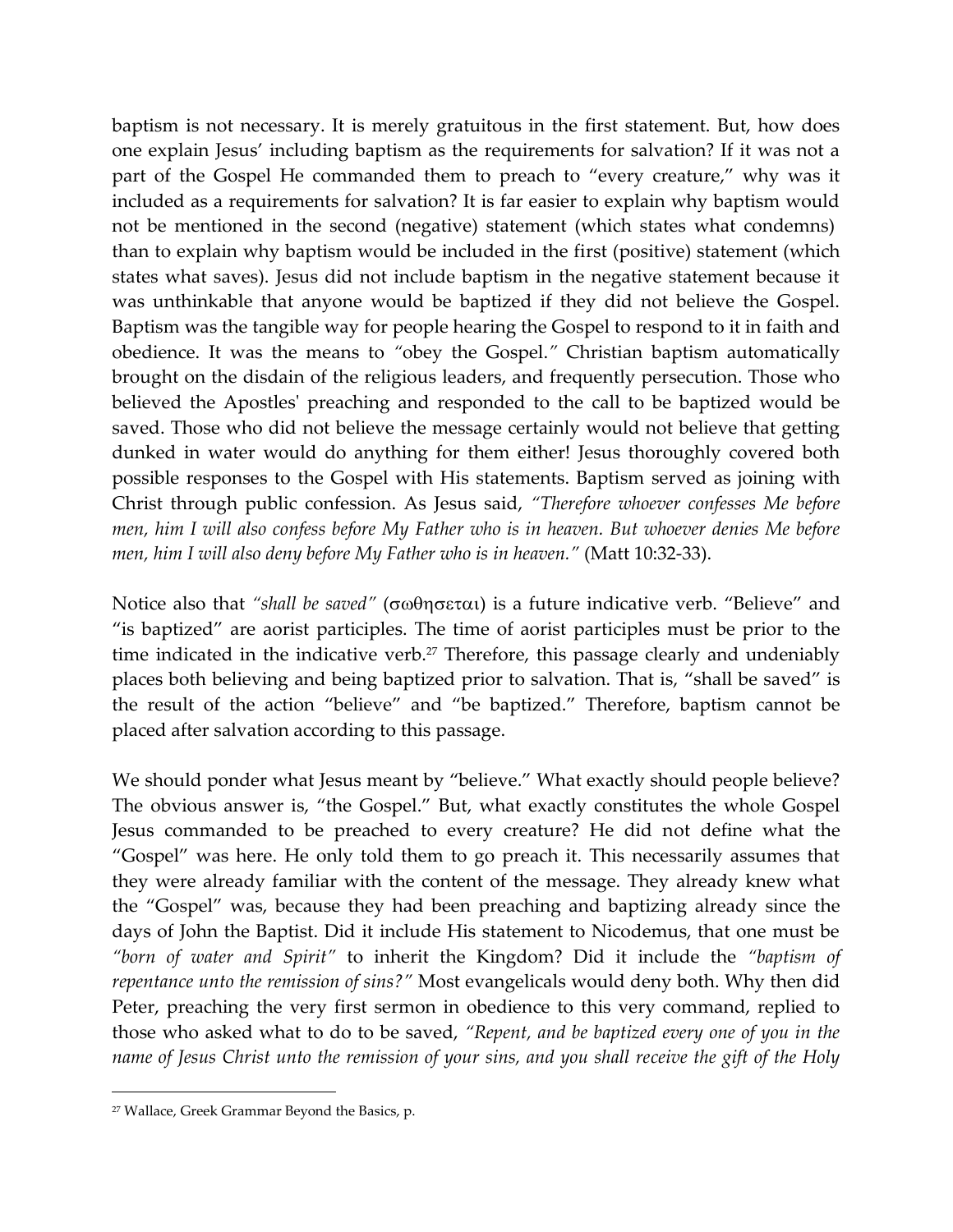*Spirit?"*<sup>28</sup> On what basis can we excise Peter's command from the Gospel, and truncate the plain Gospel presented on the very first day that the Apostles began to obey the Great Commission under the power of the Holy Spirit?

Up to this point, both John the Baptist and Jesus' disciples had baptized many *"unto the remission of sins."* No doubt, this was practiced when Jesus sent them out the first time to preach to the cities of Israel. <sup>29</sup> Why, when expanding the commission to include the Gentiles, should the disciples think that suddenly baptism was no longer *"for the remission of sins,"* particularly in light of Jesus' statement, *"He who believes and is baptized will be saved?*" But, let's see what Luke had to say.

**Luke** – *"Then He said to them, 'These are the words which I spoke to you while I was still with you, that all things must be fulfilled which were written in the Law of Moses and the Prophets and the Psalms concerning Me.' And He opened their understanding, that they might comprehend the Scriptures. Then He said to them, 'Thus it is written, and thus it was necessary for the Christ to suffer and to rise from the dead the third day, and that repentance and remission of sins should be preached in His name to all nations, beginning at Jerusalem. And you are witnesses of these things. Behold, I send the Promise of My Father upon you; but tarry in the city of Jerusalem until you are endued with power from on high'."*<sup>30</sup>

After personally baptizing by proxy for Jesus hundreds of people *"for the remission of sins,"* what would the disciples make of the statement that "*repentance and remission of sins should be preached in His name to all nations?"* Remember, the *"Gospel of the Kingdom"* that was preached by both Jesus and John involved *"the baptism of repentance for the remission of sins."* <sup>31</sup> Exactly how does that differ from the "*repentance and remission of sins"* Jesus now commanded them to preach to the rest of the nations? On this Resurrection Sunday, Jesus explained the reason He had to die, giving the disciples more complete knowledge of the Gospel. But, He did not revoke the previous Gospel and issue them a new one.

For proof that our understanding of the Great Commission is correct, we need only turn to the launching of the Great Commission.

<sup>28</sup> Acts 2:38

<sup>29</sup> Matthew 10

<sup>30</sup> Luke 24:44-49

<sup>31</sup> Mark 1:4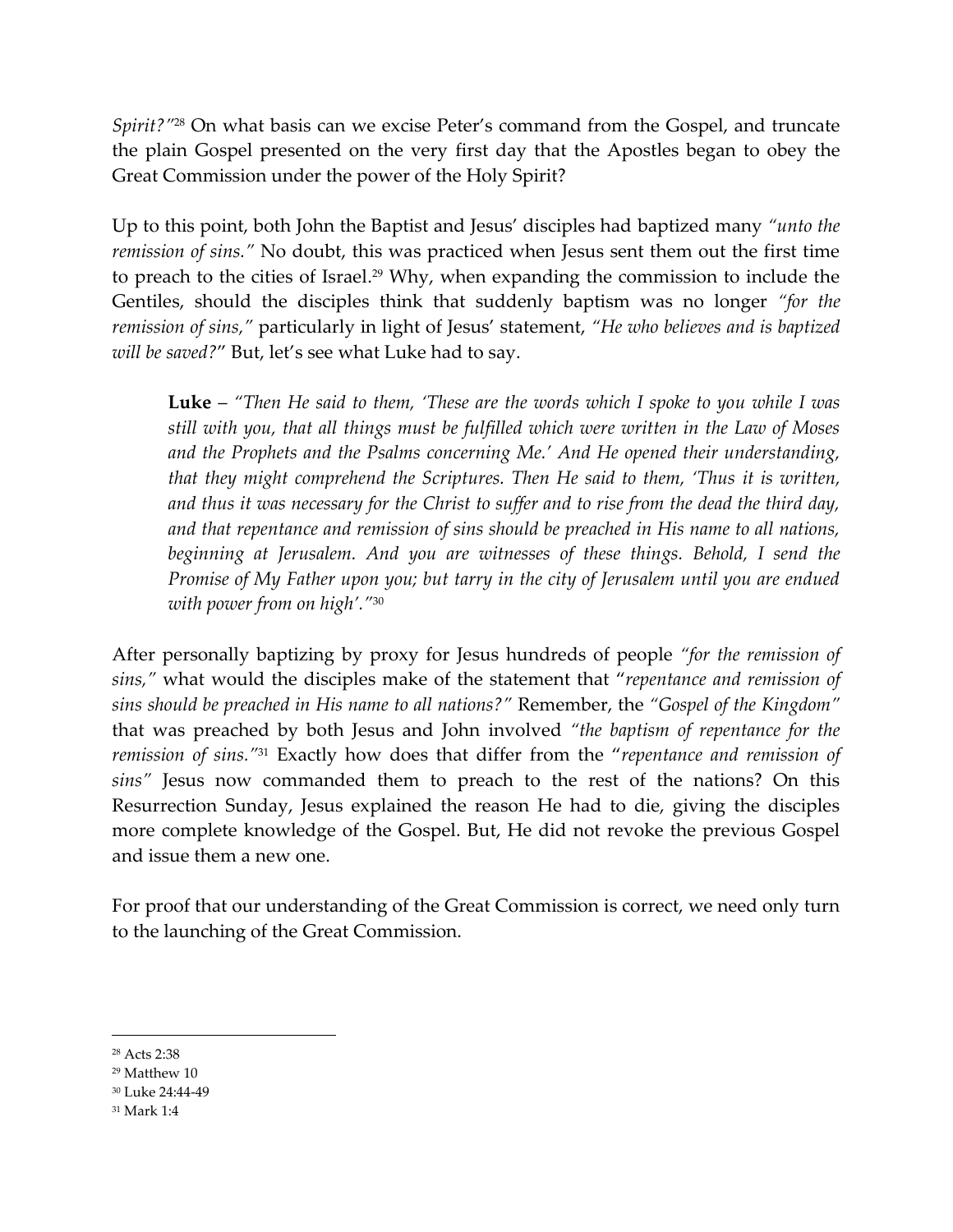# **Peter Obeys the Great Commission**

On the day of Pentecost, Peter preached a powerful sermon to a large crowd of Jews gathered for the Jewish Feast. He powerfully proved from the Old Testament Scriptures that Jesus, the one they had *"by wicked hands crucified,"* was the promised Christ. They were *"cut to the heart"* by Peter's sermon, and cried out, *"Men and brethren, what should we do?"* Their question betrays a desperate plea for God's mercy, that they might be relieved from the guilt and penalty of this mother of all sins. Peter's reply was in perfect harmony with all three accounts of the Great Commission. *"Then Peter said to them, 'Repent, and let every one of you be baptized in the name of Jesus Christ for the remission of sins; and you shall receive the gift of the Holy Spirit. For the promise is to you and to your children, and to all who are afar off, as many as the Lord our God will call'."* 32

There have been various attempts to get around this passage by Evangelicals. The most common is to claim that the preposition " $\epsilon \epsilon \zeta$ " (translated "for") can refer back to something already accomplished in the past. That is, they would be baptized referring to their former "remission of sins." The problem is, the preposition "for"  $(\epsilon \iota \zeta)$  connects both repentance and baptism with the result — the "remission of sins." Therefore, either BOTH lead to the "remission of sins" or else both refer to a former "remission of sins." If it is the former, then they were forgiven before they repented! If it is the later, then their sins were remitted only when they repented and were baptized. Also, keep in mind that the former preaching was *"the baptism of repentance for the remission of sins."* 33 Repentance and baptism cannot be separated in such a statement. The only logical and consistent conclusion is that repentance and baptism resulted in the remission of sins.

The preposition " $\epsilon$ u $\zeta$ " implies progress to a point reached. The implied progress is always forward, never backward. When used with action verbs (like "repent" and "be baptized"), its inherent meaning of progress to a point is always retained. Therefore, "repent" and "be baptized" the *"remission of your sins,"* indicates that both repentance and baptism result in *"the remission of your sins."* Any other interpretation is simply not supported by the biblical usage of this preposition. For those still not convinced that Peter preached baptism as the means of obtaining salvation, consider the following passage from the First Epistle of Peter.

*1 Pet 3:18-21*

*18 For Christ also suffered once for sins, the just for the unjust, that He might bring us to God, being put to death in the flesh but made alive by the Spirit, 19 by whom also He went and preached to the spirits in prison,*

<sup>32</sup> Acts 2:38-39

<sup>33</sup> Luke 3:3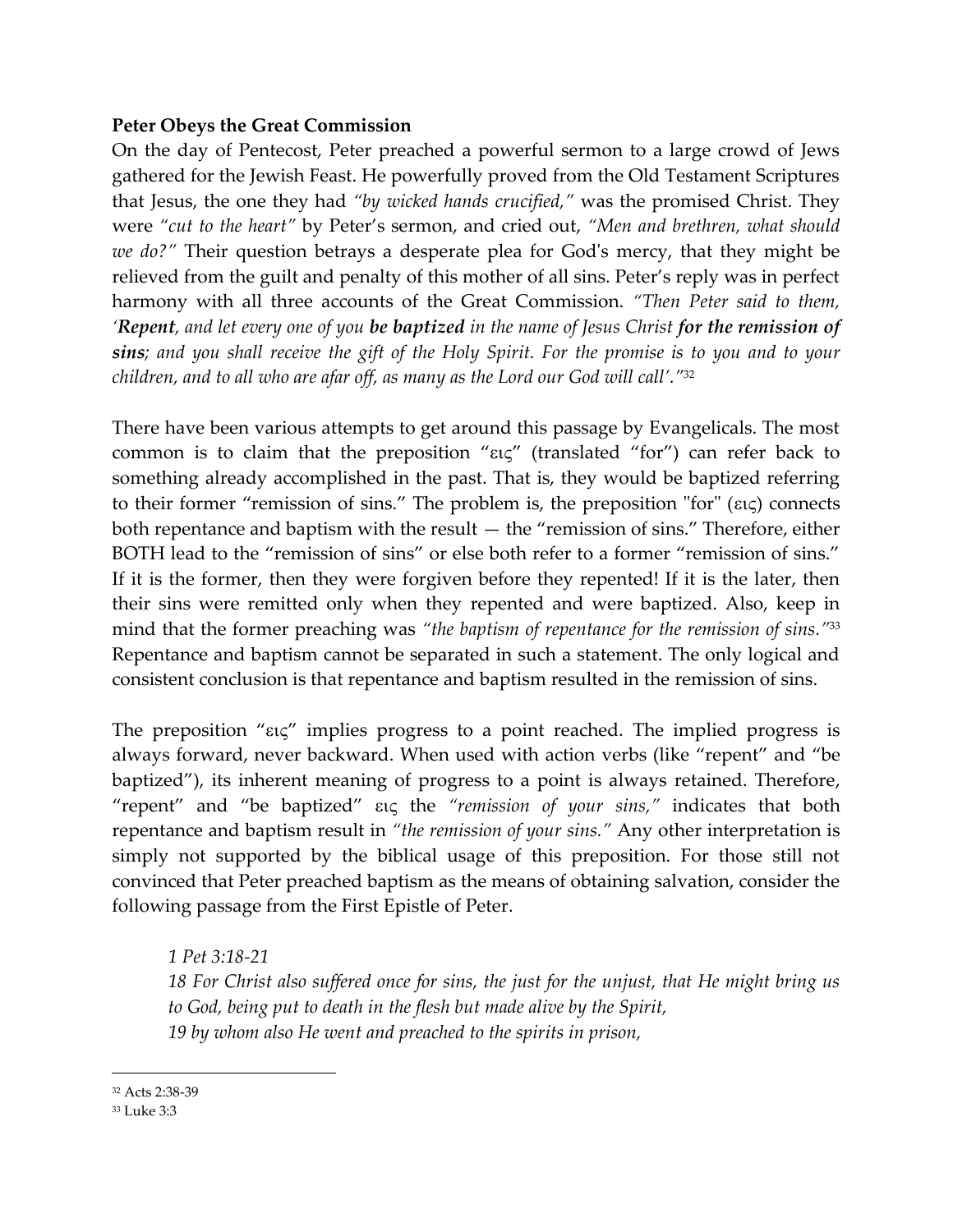*20 who formerly were disobedient, when once the Divine longsuffering waited in the days of Noah, while the ark was being prepared, in which a few, that is, eight souls, were saved through water.*

*21 There is also an antitype which now saves us — baptism (not the removal of the filth of the flesh, but the answer of a good conscience toward God), through the resurrection of Jesus Christ,*

This passage is seldom understood, but is rich in meaning. In verse 18, Peter explains that our salvation was purchased by Christ, being "*put to death in the flesh but made alive by the Spirit."* This is also the symbolism of baptism according to Paul in Rom. 6, which we will cover later. Peter then indicates that Jesus, by the Spirit, went and preached to those "in prison" from the days before the flood. He then makes an interesting statement, indicating that the eight people saved in the ark were "saved through water." The preposition translated "through" is the Greek word " $\delta$ i $\alpha$ ." It means "by means of," and is usually translated "by" or "through." The idea in this clause is that the water is what saved Noah and his family. The same water that brought destruction to the wicked is what lifted the ark to safety. Peter then stated that the reality of that symbol for us is "baptism," which also saves us.

This verse explains the heart of the one submitting to baptism. The reason we submit to baptism is not to clean the dirt from our bodies. It is *"an appeal to God for a good conscience"* (NASB). The Greek word translated "appeal" according to Thayer's Greek Lexicon means: *"1) an inquiry, a question, 2) a demand, 3) earnestly seeking, a craving, an intense desire."* That is why we enter the water of baptism. It is not to testify to a conscience already purified. The act of baptism itself is *an appeal to God for a clean conscience*, through the "remission of sins." Translations that have "answer" or "pledge" are simply wrong. That is not the meaning of the Greek word. Below is our literal translation of this verse from the Greek.

In the flood*, "… eight souls were saved by means of water. This [water] also, (the reality of this illustration – baptism), now saves you. It is not the removal of the dirt from the body, but imploring God for a good conscience through the resurrection of Jesus Christ."*

This perfectly describes why 3000 Jews, who *"by wicked hands"* crucified Jesus, lined up to be baptized! What is abundantly clear from the context is that these Jews who asked Peter, *"what shall we do,"* already "believed" the Gospel Peter preached. They believed that Jesus, whom they had crucified *"by wicked hands"* was indeed the Christ, that He had risen from the dead and ascended into heaven, as Peter preached. Otherwise they would not have cried out, *"men and brethren, what shall we do?"* Their plea to Peter and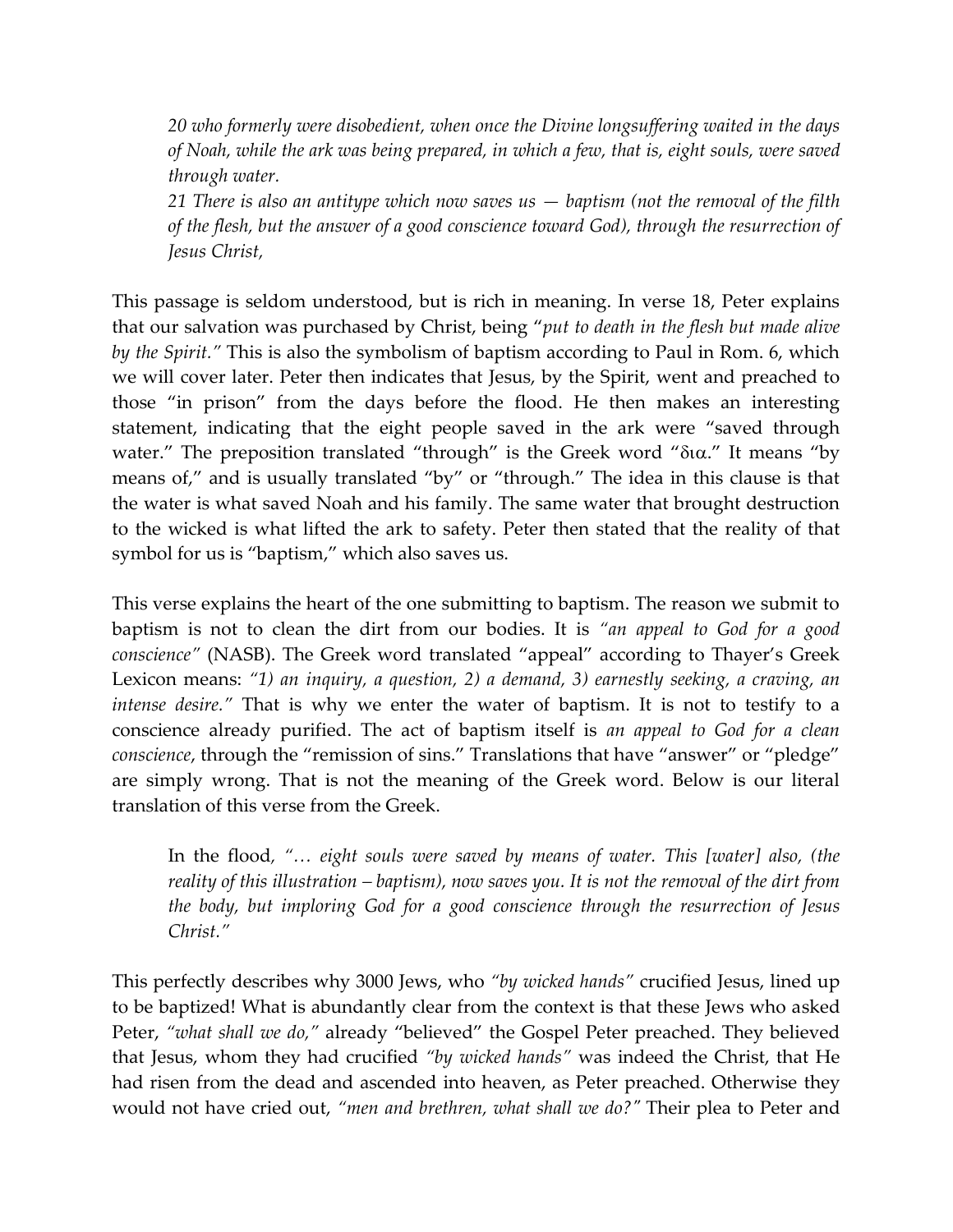the other Apostles was answered by Peter. *"Repent and be baptized … unto the remission of your sins."* As each of the 3,000 Jews entered the water, they were *"imploring God for a good conscience"* through the resurrection of Jesus Christ which Peter had just preached to them. <sup>34</sup> Their sins were not yet forgiven even though they had already believed. They still needed to *"Repent and be baptized … unto the remission of your sins"* after they believed the Gospel Peter preached.

# **Baptism According to Paul**

Dispensationalists who appeal to Paul and his "Gospel" as the basis of their faith will get no help from him on the baptism issue. Paul's teaching is perfectly consistent with what we see with the Gospels and Peter. We should begin with Paul's own account of his conversion and baptism. It is common knowledge that Jesus met Paul on the road to Damascus. No doubt, Paul "believed" at that point. Luke records Paul's receiving his sight and baptism by Ananias in Acts 9. Paul also told the story himself in Acts 22. Here are both accounts.

*Acts 9:17-18*

*17 And Ananias went his way and entered the house; and laying his hands on him he said, "Brother Saul, the Lord Jesus, who appeared to you on the road as you came, has sent me that you may receive your sight and be filled with the Holy Spirit." 18 Immediately there fell from his eyes something like scales, and he received his sight at once; and he arose and was baptized.*

**The purpose** for Ananias' visit in verse 17 was for Paul to *receive his sight*, and to be *filled with the Spirit*. **The result** of Ananias' visit in verse 18 was that Paul *received his sight* and was *baptized.* Now, let's look at Paul's own account.

*Acts 22:12-16 12 "Then one, Ananias, a devout man according to the law, having a good testimony with all the Jews who dwelt there,*

*13 "came to me; and he stood and said to me, 'Brother Saul, receive your sight.' And at that same hour I looked up at him.*

*14 "Then he said, 'The God of our fathers has chosen you that you should know His will, and see the Just One, and hear the voice of His mouth.*

*15 'For you will be His witness to all men of what you have seen and heard.*

*16 'And now why are you waiting? Arise and be baptized, and wash away your sins, calling on the name of the Lord.'*

<sup>34</sup> cf. Acts 2:23-36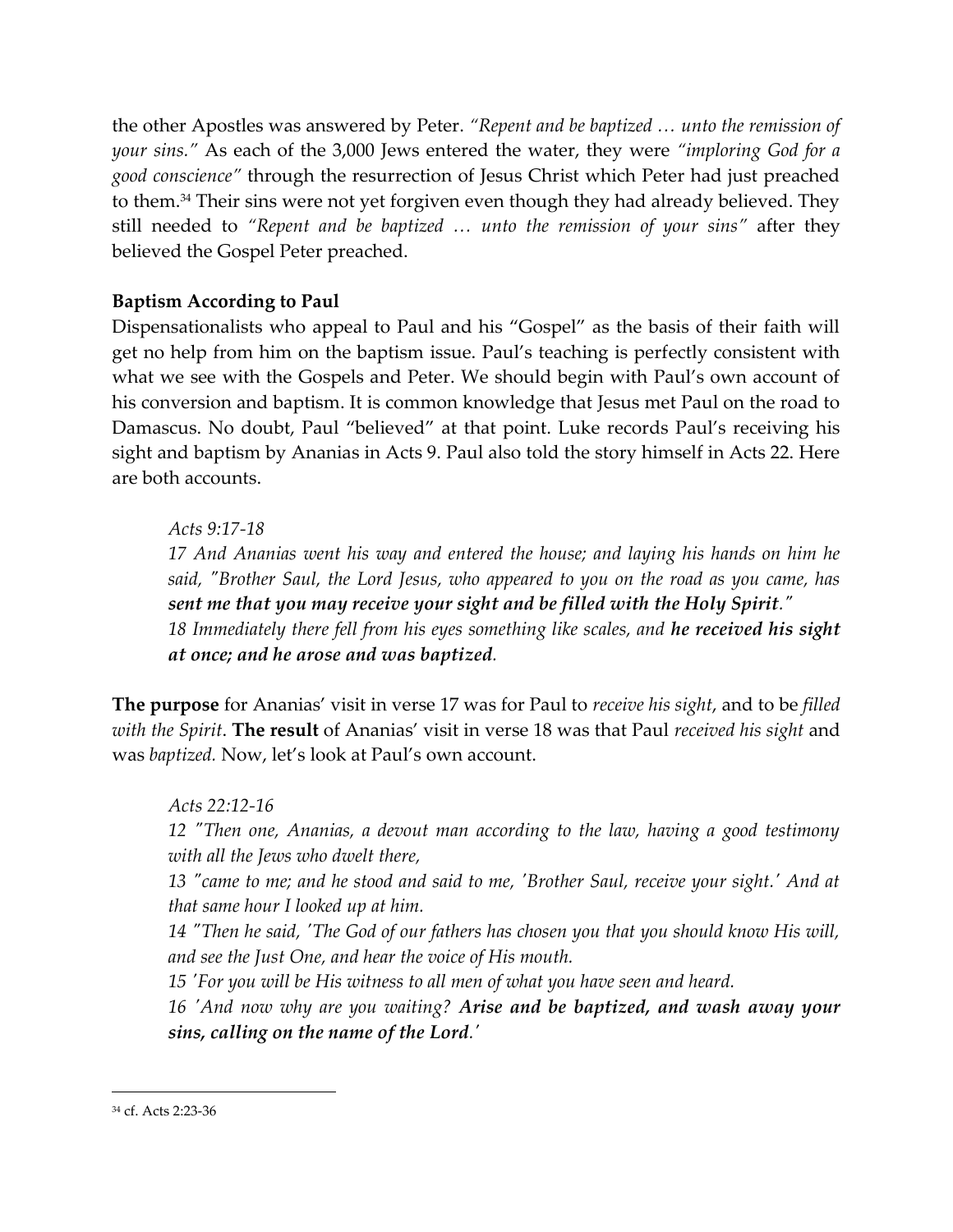There is no mention here of receiving the Holy Spirit. Yet, there is no question that Paul was *baptized for the remission of sins*. Remember, this is Paul's own testimony. He got up and was baptized on the word of Ananias, who told him to be baptized in order to wash away his sins.

We can infer from the sequence of events the following things:

- 1. Paul already believed.
- 2. He had not yet received the Holy Spirit when Ananias arrived.
- 3. His sins were not yet "washed away" when Ananias arrived.
- 4. When Ananias left, Paul had been baptized in water and the Holy Spirit, and his sins were "washed away."

The natural inference is that Paul received the Holy Spirit and remission of sins when baptized by Ananias.

# **Romans 6**

The most important passage in Paul's Epistles regarding baptism is Romans 6. We offer our verse by verse commentary using the NKJV translation. We do not recommend the KJV in this chapter, because it incorrectly translates several aorist indicative verbs as present indicatives.

*1 What shall we say then? Shall we continue in sin that grace may abound? 2 Certainly not! How shall we who died to sin live any longer in it?*

The previous chapter ended with this point: the law was given to show the exceeding sinfulness of man. And where sin abounded, God's grace abounded more. In essence, the law indirectly shows the magnitude of God's grace by showing the magnitude of man's sin that God is willing to forgive. Paul anticipates the question that arises naturally from this concept: *"Should we continue in sin so that grace can abound even more?"* The answer is an emphatic, no! The reason is that they have "died to sin" (aorist tense).

*3 Or do you not know that as many of us as were baptized into Christ Jesus were baptized into His death?*

This verse answers the how and when of verse 2. Paul reminds them how and when they "died to sin." It was at their baptism. He also explains what baptism is, a partaking of Christ's death. The preposition " $\epsilon \kappa \zeta$ " (unto or into) is used twice. They were baptized into Christ, being baptized into His death.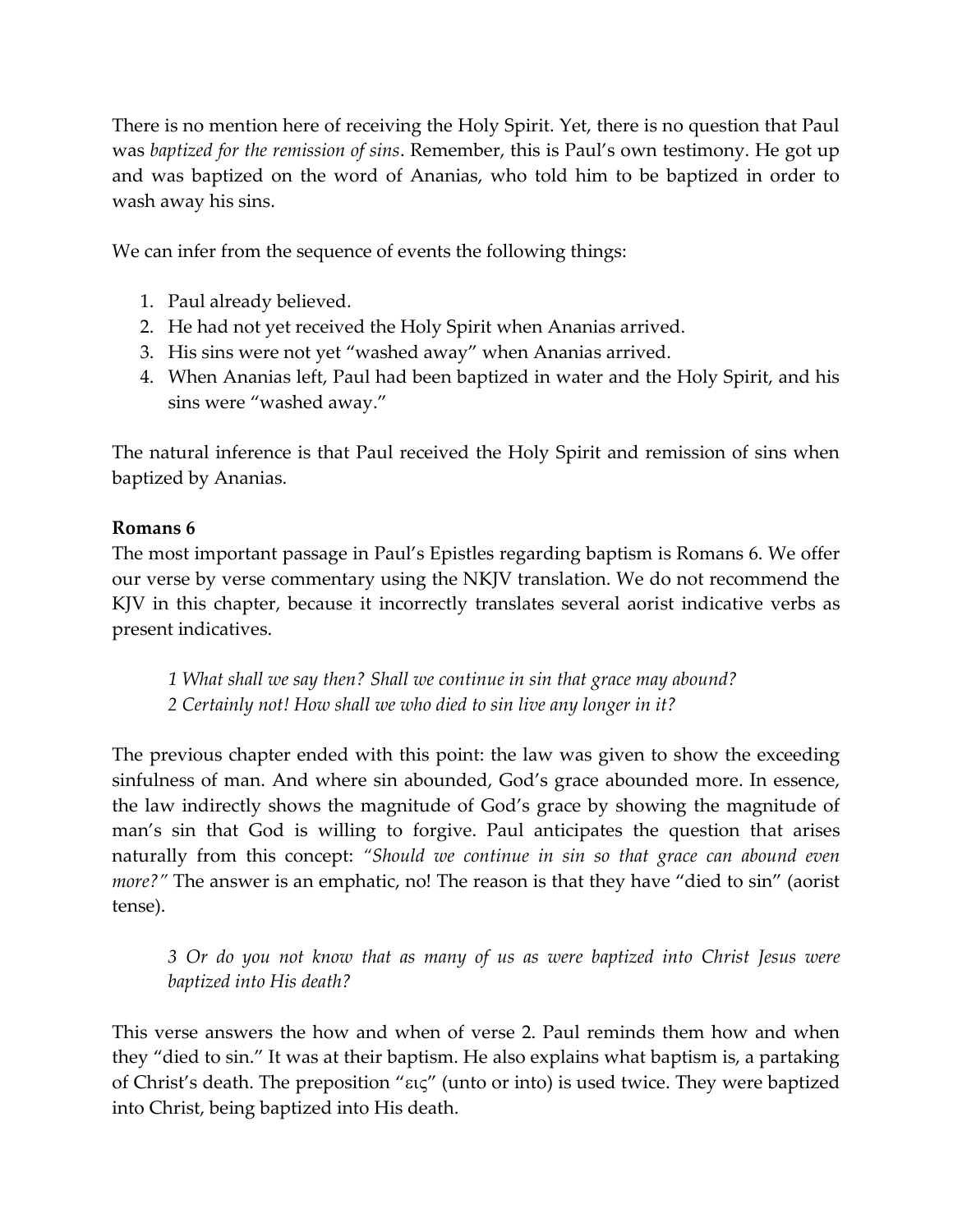*4 Therefore we were buried with Him through baptism into death, that just as Christ was raised from the dead by the glory of the Father, even so we also should walk in newness of life.*

Here the concept of burial is introduced. Not only were they united with Him in His death, but also in burial. The implication is that the old sinful nature has died in the act of baptism and should remain buried, since they now walk as resurrected men. The preposition "through" (Gr. " $\delta$ i $\alpha$ ") indicates the means by which something is accomplished. That is, their baptism was the means by which they were buried with Christ into His death. It is more than an act of symbolism pointing back to something already accomplished. Paul equated the act of baptism with union with Christ and His atoning death. Baptism, therefore, is not symbolic of a past union with Christ, but is the outward act representing what is actually occurring that moment – the uniting of the believer with Christ and His atonement.

*5 For if we have been united together in the likeness of His death, certainly we also shall be in the likeness of His resurrection,*

This is a conditional statement. The outcome (apodosis), that the Roman believers will be raised from the dead in glorified bodies in the likeness of His resurrection, is dependent on the condition (protasis), that they had all been united together in the likeness of His death (baptism). The condition directly implies that baptism is necessary for their future hope of resurrection. In effect, Paul was making their all having been united together in Christ's death, through baptism, the condition and assurance of their collective resurrection (at the second coming).

*6 knowing this, that our old man was crucified with Him, that the body of sin might be done away with, that we should no longer be slaves of sin. 7 For he who has died has been freed from sin.*

Paul here explains what actually occurs at baptism. The ritual of baptism carries this purpose: that the "body of sin" might be killed, that is it dies and is buried in the water, never to rise again. "Body" is a metaphor (as also the "old man"), referring to the old sinful nature which was their former master. The old nature dies in baptism, so that they no longer are its slaves as they come up out of the water. This corresponds perfectly with the concept of "remission of sins" attached to baptism in Acts 2:38. The word "remission" means "release," being set at liberty. That is, being freed from sin's prison, being loosed from the power and hold of sin. Paul seems to have exactly the same concept here.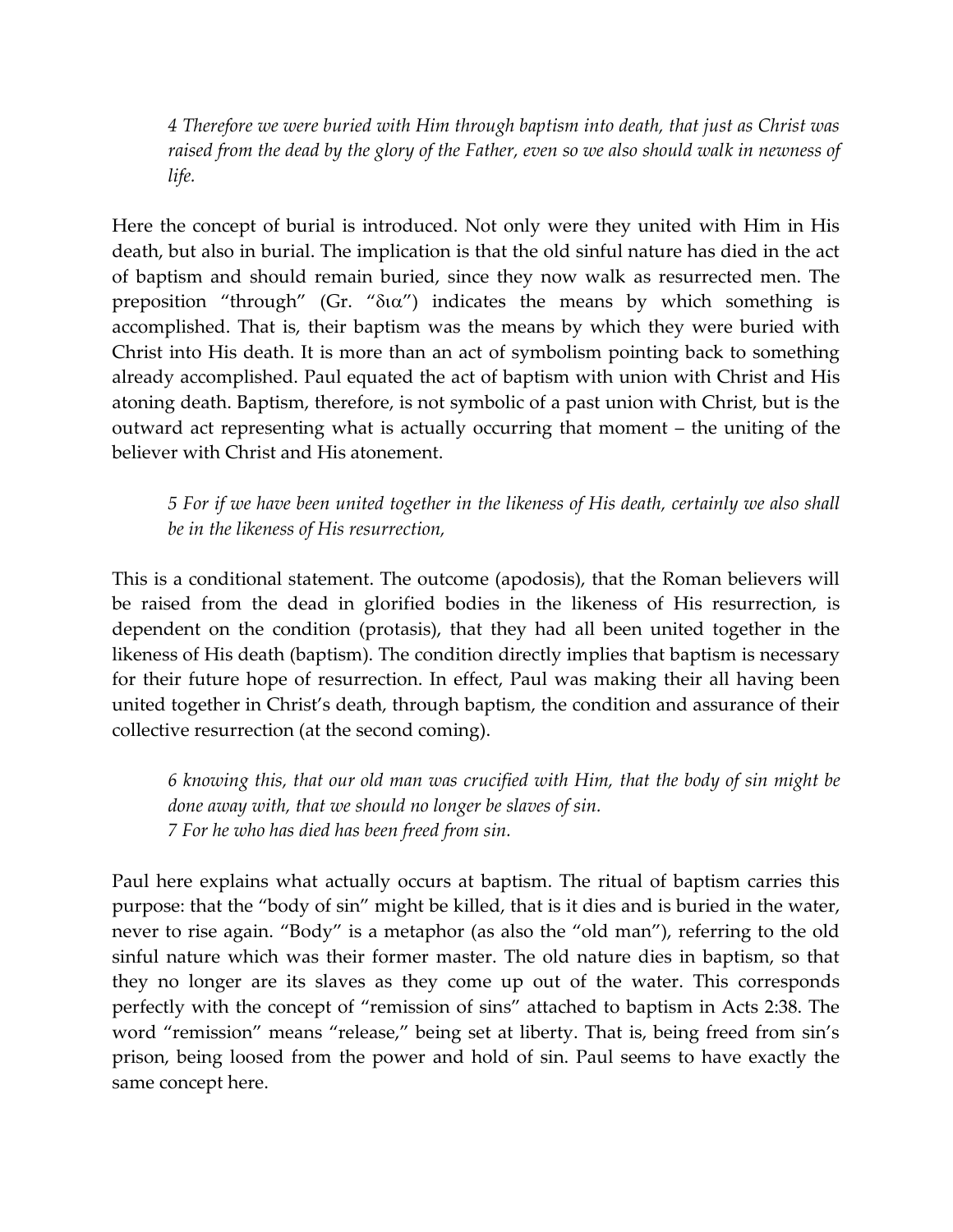*8 Now if we died with Christ, we believe that we shall also live with Him,*

As in verse 5, we have another conditional statement here. There is no question in this context that "died with Christ" is what occurred at baptism, based on vs. 3-4. Paul says that "we believe" those who were baptized will live with Him. As in Mark 16:16, those with the seal of baptism are promised salvation. No such promise, in either passage, is implied for those who have not sealed their faith and repentance through baptism.

# **1 Corinthians 6**

*1 Cor. 6:9-11*

*9 Do you not know that the unrighteous will not inherit the kingdom of God? Do not be deceived. Neither fornicators, nor idolaters, nor adulterers, nor homosexuals, nor sodomites,*

*10 nor thieves, nor covetous, nor drunkards, nor revilers, nor extortioners will inherit the kingdom of God.*

*11 And such were some of you. But you were washed, but you were sanctified, but you were justified in the name of the Lord Jesus and by the Spirit of our God.*

In verse 11, three things are listed together in contrast to the Corinthians' former condition. First, all three verbs (washed, sanctified, and justified) are *aorist indicatives*. This means that the action occurred at a past *event*. "Sanctified" and "justified" are both in the *passive voice,* indicating the Corinthians were passive in their "sanctification" and "justification." Someone else (God) carried out the action of the verb, and they received the action. But, "washed" is in the *middle voice*, indicating that the Corinthians participated in both the doing and receiving of the action — being "washed." We could paraphrase this as follows: *"You washed yourselves, you were sanctified, you were justified."*

The only possible explanation for their active participation in the washing (but not sanctification and justification) is that "washed" refers to their baptism  $-$  something one willingly does and yet also receives. If it referred to some kind of spiritual washing performed by the Spirit (cleansing from sin, etc.) it would be in the passive voice as well. The Corinthians could not wash themselves of sin.

Also, notice how that "washed" as well as "sanctified" and "justified" relate to the last clause: "*in the name of the Lord Jesus and in the Spirit of our God."* "Washed" (baptism) is *"in the name of the Lord Jesus,"* and "sanctified" and "justified" are *"in the Spirit of our God."* This is water and Spirit baptism occurring simultaneously! "Washed" is the outward part, in which the believer actively participates, and "justification" and "sanctification" are the inward works that accompany it in which the person is entirely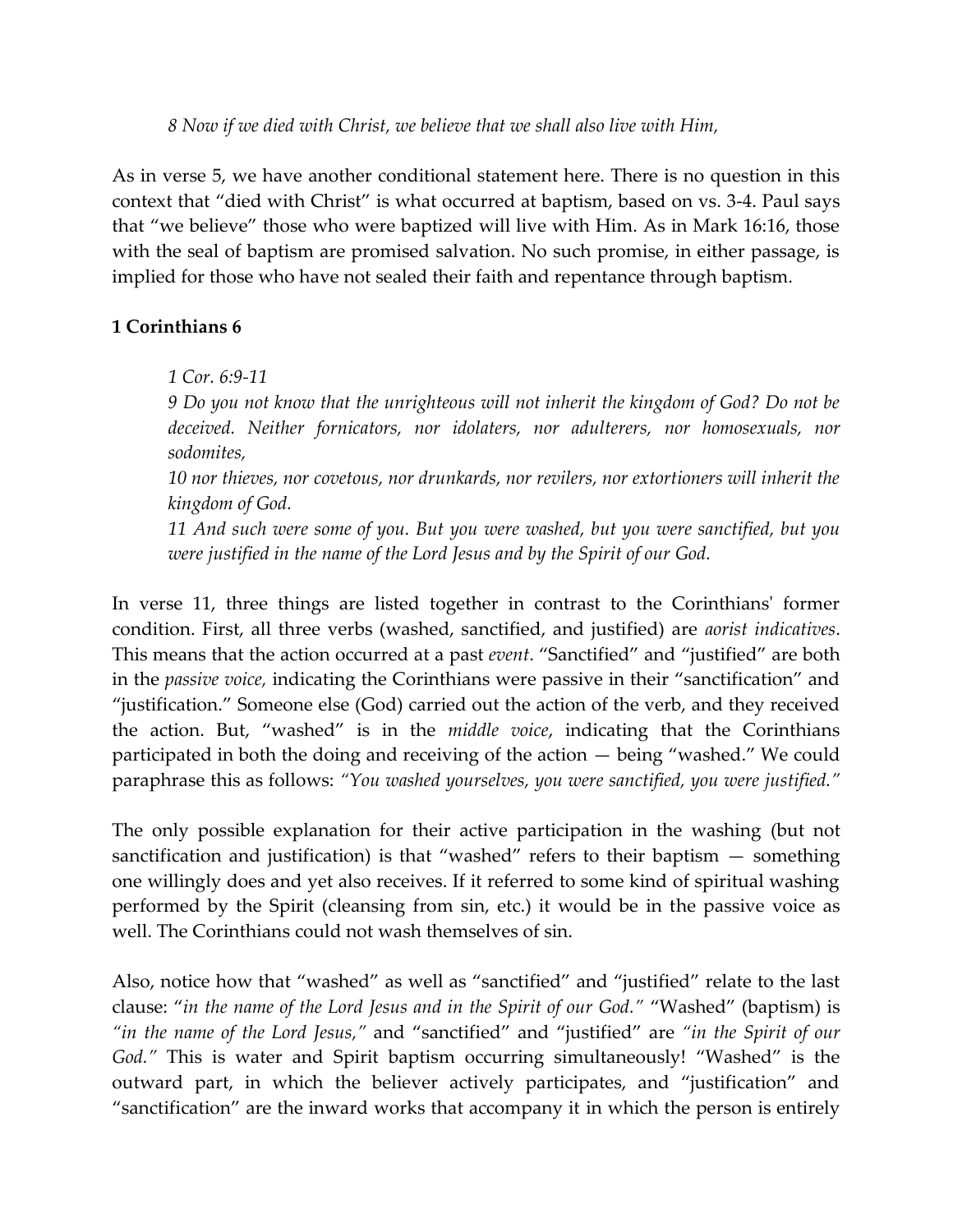passive. All this is done *in the name of Jesus Christ and in the Holy Spirit,* just as in Acts 2:38. Yet, baptism with justification and sanctification are held in contrast to their former state, and are together seen as the remedy for their former condition — being fornicators, idolaters, adulterers, homosexuals, sodomites, thieves, covetous, drunkards, revilers, or extortioners.

### **Galatians 3**

*Gal 3:26-29 26 For you are all sons of God through faith in Christ Jesus. 27 For as many of you as were baptized into Christ have put on Christ. 28 There is neither Jew nor Greek, there is neither slave nor free, there is neither male nor female; for you are all one in Christ Jesus. 29 And if you are Christ's, then you are Abraham's seed, and heirs according to the promise.*

Paul used the same terminology as Romans 6 — being *"baptized into Christ."* Verse 27 states that those who were *"baptized into Christ"* have *"put on Christ."* The verb "put on" means "to clothe." Being clothed with Christ is dependent on being *"baptized into Christ."* Therefore, this verse alone indicates that baptism results in two things: being *"in Christ"* and being *"clothed with Christ."* Is there another way to get "in Christ?" The Scripture does not indicate such.

### **Ephesians 5**

#### *Eph. 5:25-27(Literal Translation)*

*"25 Husbands, love your wives, just like Christ also loved the Church and gave Himself up for her, 26 that He might set her apart, cleansing [her] by the bath of water in the proclamation, 27 so that He may present her to Himself a glorious Church, not having spot or wrinkle or any such thing, but that she may be holy and flawless."*

While this passage is primarily about husbands loving their wives, it uses Christ and the Church as its model. There is a clear reference here to the Jewish custom of the ceremonial bath taken by the bride-to-be upon accepting the proposal of her future husband. The bath represented her putting away her past, and complete devotion to her future husband for the duration of the betrothal period. Paul draws a parallel to this custom, saying that Christ has cleansed the Church through the "bath of water." The Greek word we have translated "the proclamation" is " $\rho$ ηεμα," which always refers to something spoken, such as a saying, a declaration, a profession, or a proclamation. It never refers to the written Word of Scripture. It probably refers to either the confession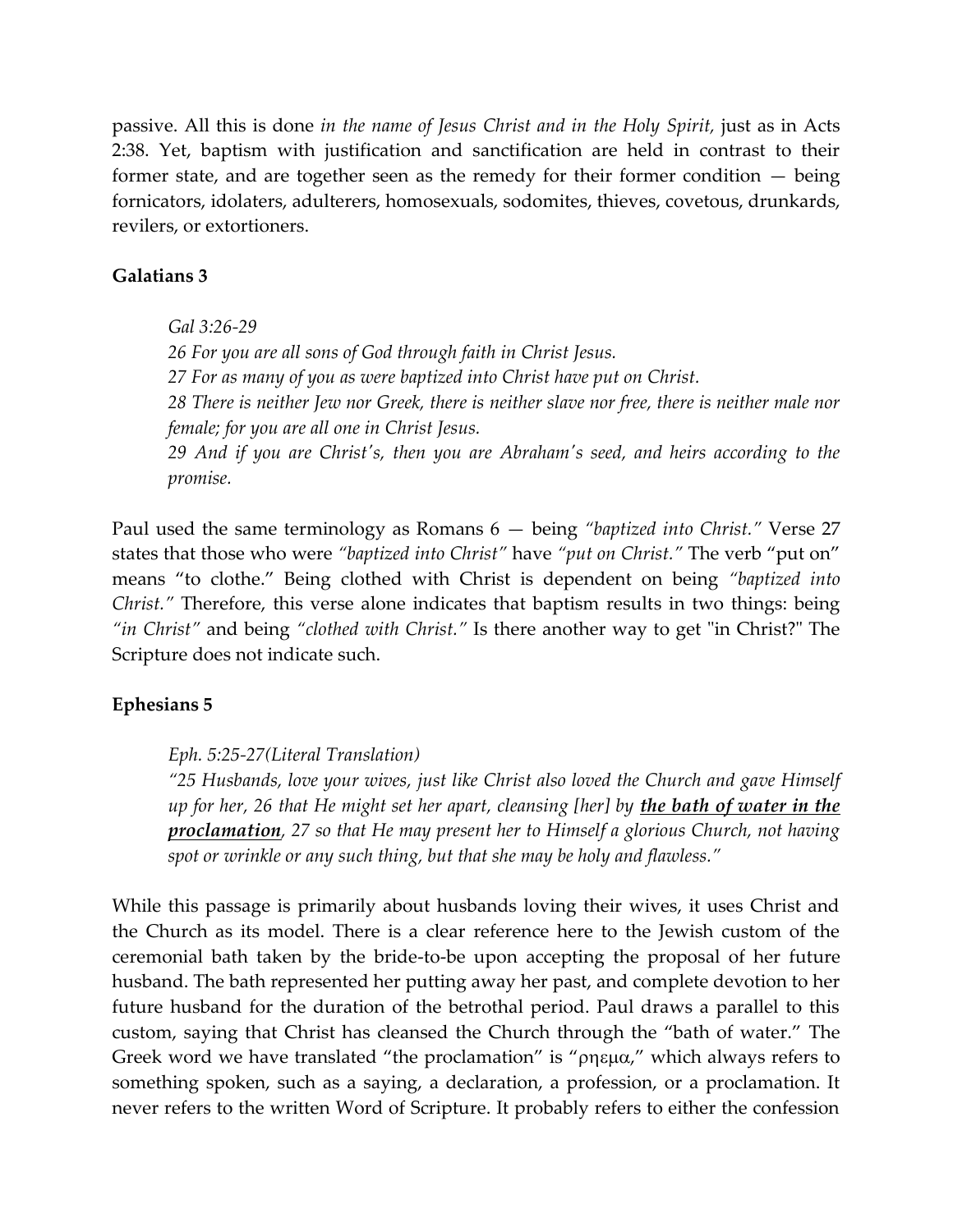of faith at baptism (cf. 1 Tim. 6:12), or to the baptism contained in the Gospel message preached. Christ has set apart His Church for Himself through this "bath of water." Notice that here as well as 1 Cor. 6, baptism is tied to "sanctification," or setting the believer apart from the world for Christ Himself.

# **Colossians 2**

### *Col 2:11-13*

*11 In Him you were also circumcised with the circumcision made without hands, by putting off the body of the sins of the flesh, by the circumcision of Christ,*

*12 buried with Him in baptism, in which you also were raised with Him through faith in the working of God, who raised Him from the dead.*

*13 And you, being dead in your trespasses and the uncircumcision of your flesh, He has made alive together with Him, having forgiven you all trespasses,*

The *"circumcision of Christ,"* also *"the circumcision made without hands,"* is the removal of *"the body of the sins of the flesh."* The verb "removal" means to undress and lay aside. This is the opposite of Galatians 3:27, "putting on" Christ. This "circumcision" made without hands is the *"circumcision of the heart."* <sup>35</sup> It is a procedure performed by the Holy Spirit. Paul tells us when this occurs in the next verse, "*buried with Him in baptism."* This is exactly the same phrase Paul used in Rom. 6:4. The idea there is being united with Christ in His death and burial by means of water baptism. The putting off of the *"body of sins"* is the death of the old man in baptism, leaving him in the grave, and coming up clothed with Christ. Through baptism "*He has made [you] alive together with Him, having forgiven you all trespasses.*" This is the "new birth."

### **Hebrews 10**

*Heb 10:19-23*

*19 Therefore, brethren, having boldness to enter the Holiest by the blood of Jesus, 20 by a new and living way which He consecrated for us, through the veil, that is, His flesh,*

*21 and having a High Priest over the house of God,*

*22 let us draw near with a true heart in full assurance of faith, having our hearts sprinkled from an evil conscience and our bodies washed with pure water.*

*23 Let us hold fast the confession of our hope without wavering, for He who promised is faithful.*

<sup>35</sup> Rom. 2:28-29